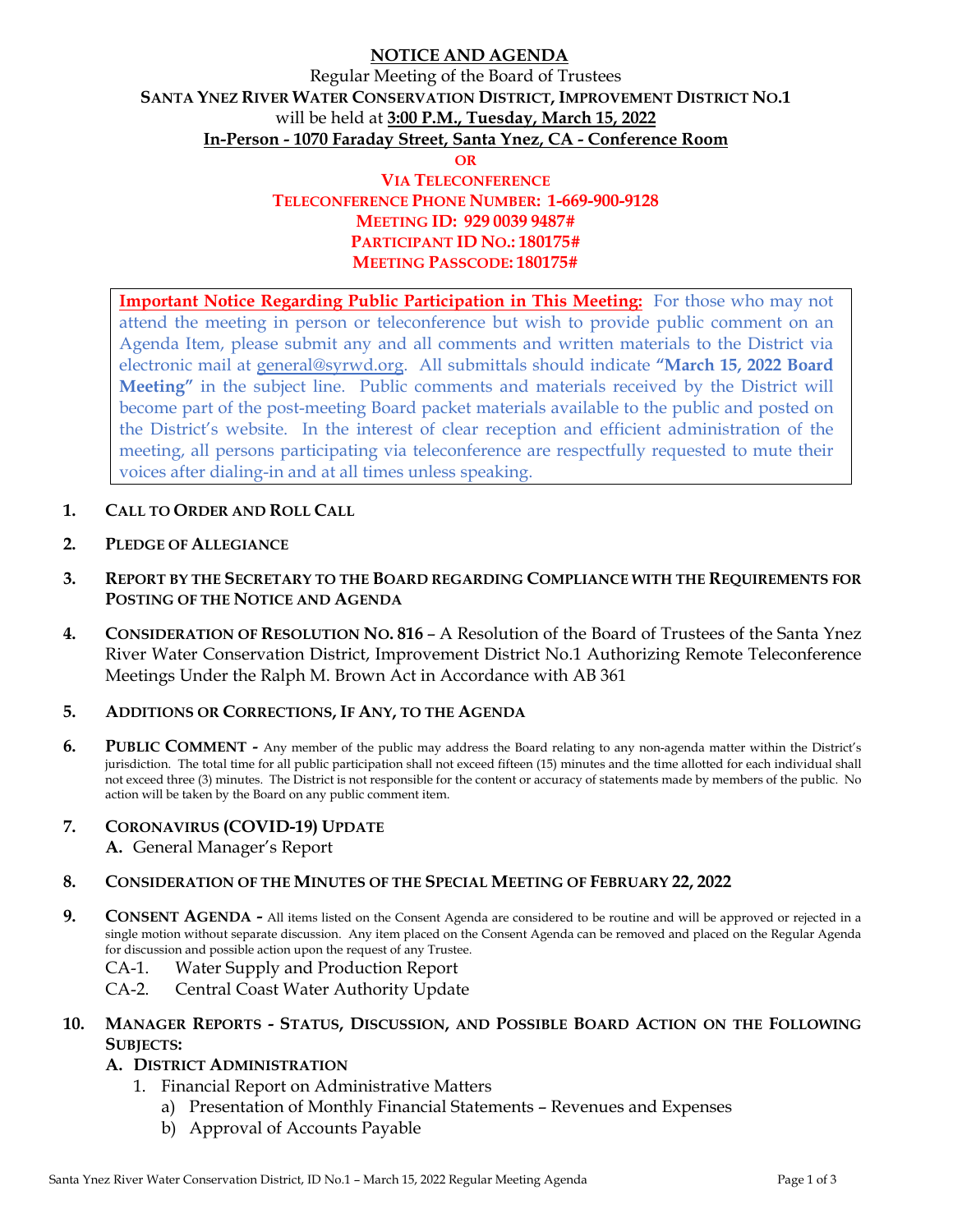- 2. Public Hearing: Proposed Adjustments to Boundaries of District Divisions Pursuant to California Elections Code and 2020 U.S. Census Bureau Population Results
	- a) Resolution No. 817 A Resolution of the Board of Trustees of the Santa Ynez River Water Conservation District, Improvement District No.1 Adjusting the Boundaries of District Boundaries
- 3. Office Pavement Replacement Project
	- a) Bid Results Summary
	- b) Award of Contract and Authorization to Execute Contract Documents
- 4. Appoint Ad Hoc Committee Members Los Olivos Community Services District
- 5. District Cybersecurity Update

### **11. REPORT, DISCUSSION, AND POSSIBLE BOARD ACTION ON THE FOLLOWING SUBJECTS:**

### **A. SUSTAINABLE GROUNDWATER MANAGEMENT ACT**

- 1. Eastern Management Area Update
- **B. CALIFORNIA DROUGHT CONDITIONS**
	- 1. Update Regarding Statewide Drought Conditions
- **C. CENTRAL COAST WATER AUTHORITY 2022 SUPPLEMENTAL WATER PURCHASE PROGRAM**
	- 1. Update Regarding District Involvement in CCWA's 2022 Supplemental Water Purchase Program on Behalf of the City of Solvang

#### **D. 2022 WATER RATES STUDY**

1. Update Regarding District's 2022 5-Year Water Rates Study

### **12. REPORTS BY THE BOARD MEMBERS OR STAFF, QUESTIONS OF STAFF, STATUS REPORTS, ANNOUNCEMENTS, COMMITTEE REPORTS, AND OTHER MATTERS AND/OR COMMUNICATIONS NOT REQUIRING BOARD ACTION**

#### **13. CORRESPONDENCE: GENERAL MANAGER RECOMMENDS FILING OF VARIOUS ITEMS**

**14. REQUESTS FOR ITEMS TO BE INCLUDED ON THE NEXT REGULAR MEETING AGENDA:** Any member of the Board of Trustees may place an item on the meeting Agenda for the next regular meeting. Any member of the public may submit a written request to the General Manager of the District to place an item on a future meeting Agenda, provided that the General Manager and the Board of Trustees retain sole discretion to determine which items to include on meeting Agendas.

#### **15. NEXT MEETING OF THE BOARD OF TRUSTEES:** The next Regular Meeting of the Board of Trustees is scheduled for **April 19, 2022 at 3:00 p.m.**

#### **16. CLOSED SESSION:**

To accommodate the teleconferencing component of this meeting, the public access line will be closed for up to forty-five (45) minutes while the Board of Trustees convenes into closed session. Upon the conclusion of the closed session, the public participation teleconference access will be reopened for the remaining Agenda Items.

The Board will hold a closed session to discuss the following items:

### **A. CONFERENCE WITH LEGAL COUNSEL - EXISTING LITIGATION**

[Subdivision (d)(1) of Section 54956.9 of the Government Code - 2 Cases]

- 1. Name of Case: Adjudicatory proceedings pending before the State Water Resources Control Board regarding Permit 15878 issued on Application 22423 to the City of Solvang, Petitions for Change, and Related Protests
- 2. Name of Case: Central Coast Water Authority, et al. v. Santa Barbara County Flood Control and Water Conservation District, et al., Santa Barbara County Superior Court Case No. 21CV02432